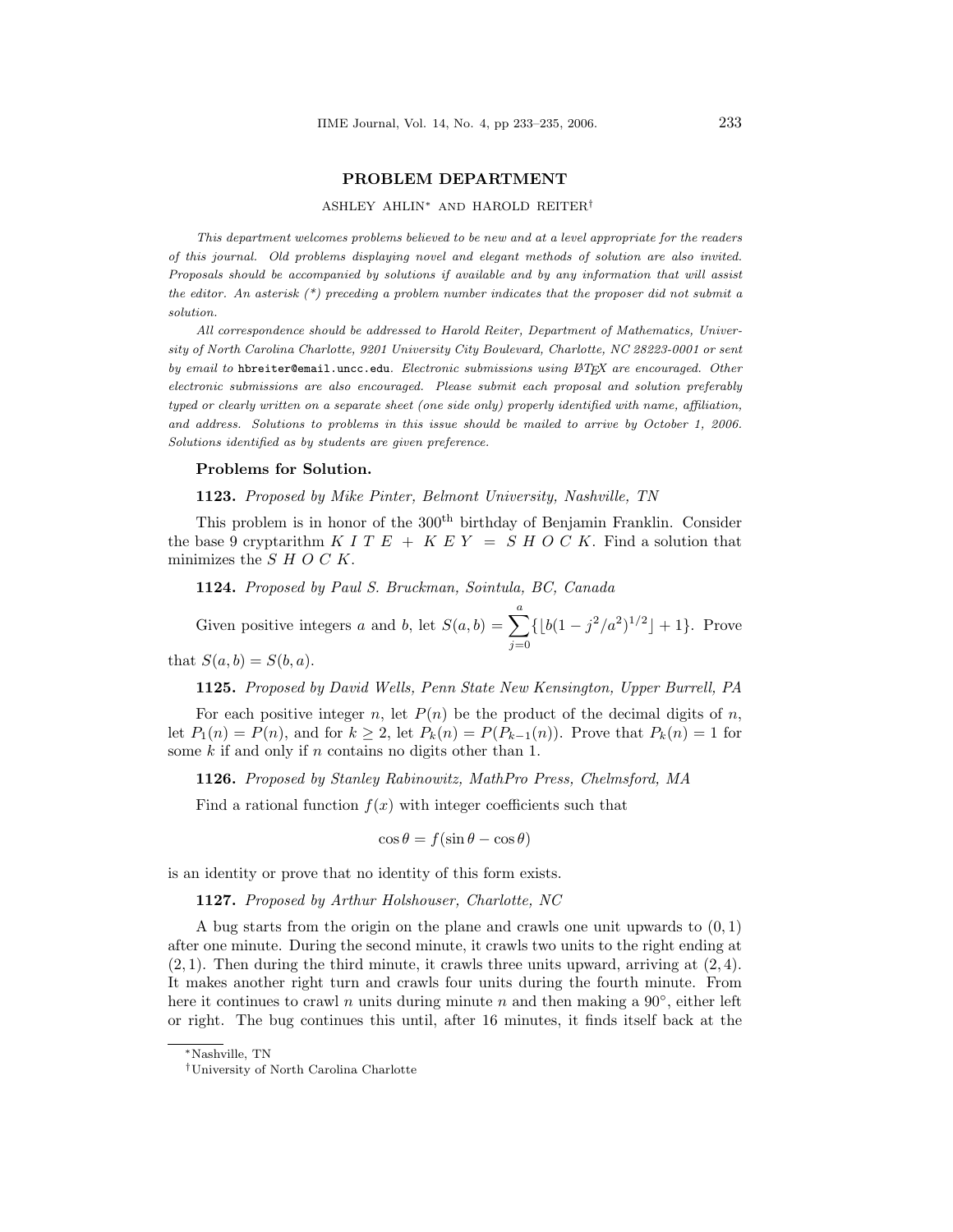origin. Its path does not intersect itself. What is the maximum possible area of the 16-gon traced out by its path?

1128. Proposed by Brian Bradie, Christopher Newport University, Newport News, VA

Evaluate

$$
\int_0^{\pi/2} \frac{1}{1 + \tan^n x} \, dx,
$$

for  $n = 0, 1, 2, \ldots$ 

1129. Proposed by Arthur Holshouser and Stas Molchanov, Charlotte, NC

Let R denote the real numbers and  $Q$  the rational numbers. A function  $f$  has a local minimum at the point  $x_0$  if there exists an open neighborhood U of  $x_0$  such that  $f(x_0) \leq f(x)$  for all  $x \in U$ .

- 1. Find a non-constant function  $f: R \to R$  such that f has a local minimum at every point.
- 2. Find a function  $g: Q \to Q$  such that for each rational number r, there is neighborhood U of r such that  $g(r) < g(x)$  for each  $x \in U$ .

1130. Proposed by Marcin Kuczma, University of Warsaw, Warsaw, Poland

\*Twins\* is the keyword for this season. Let  $t(1) = 5$ ,  $t(2) = 7$ ,  $t(3) = 13$ ,  $t(4) = 19, \ldots$  be the increasing sequence (finite or infinite?) of all primes such that, for each i,  $t(i) - 2$  is also a prime –and let  $t(t(t(2)))$  be nice and lucky and happy for you! As usual, the problem is 'what is the year?' Editor's note: this puzzle was sent to friends of the poser in December of a certain year as a gift. This is the third of several such problems we plan for this column.

1131. Proposed by Ayoub B. Ayoub, Pennsylvania State University, Abington College, Abington, PA

ABCD is a convex quadrilateral in which  $\Delta BCD$  is equilateral and  $m\angle DAB =$ 30°. Show that  $(AC)^2 = (AD)^2 + (AB)^2$ .

1132. Proposed by Leo Schneider, John Carroll University, Cleveland, OH

The two parallel sides of a trapezoid are of length  $a$  and  $b$ . A segment of length m parallel to these two sides divides the trapezoid into two trapezoids, each of area equal to one half of the original trapezoid. Prove that if  $a, b$ , and m are relatively prime positive integers, then neither 2 nor 3 is a prime factor of any of these integers.

1133. Proposed by Arthur Holshouser, Charlotte, NC; Anita Chatelain and Joe Albree, Auburn University at Montgomery, Montgomery, AL

In Pillow Problem 14, Lewis Carroll proved in his head that 3 times the sum of 3 squares is also the sum of 4 squares. (Of course,  $0^2$  is considered to be a square).

- 1. Prove pillow problem 14.
- 1. Prove pluow problem 14.<br>
2. Prove that  $(a^2 + b^2 + c^2)(x^2 + y^2 + z^2)$  $\left( \frac{z^2}{z^2} \right)$  is also the sum of 4 squares.
- 2. Frove that  $\prod_{i=1}^{n} (x_i^2 + y_i^2 + z_i^2 + v_i^2)$  is also the sum of 4 squares by first<br>
proving that  $(a^2 + b^2 + c^2 + d^2) (x^2 + y^2 + z^2 + v^2)$  is the sum of 4 squares. is the sum of 4 squares.